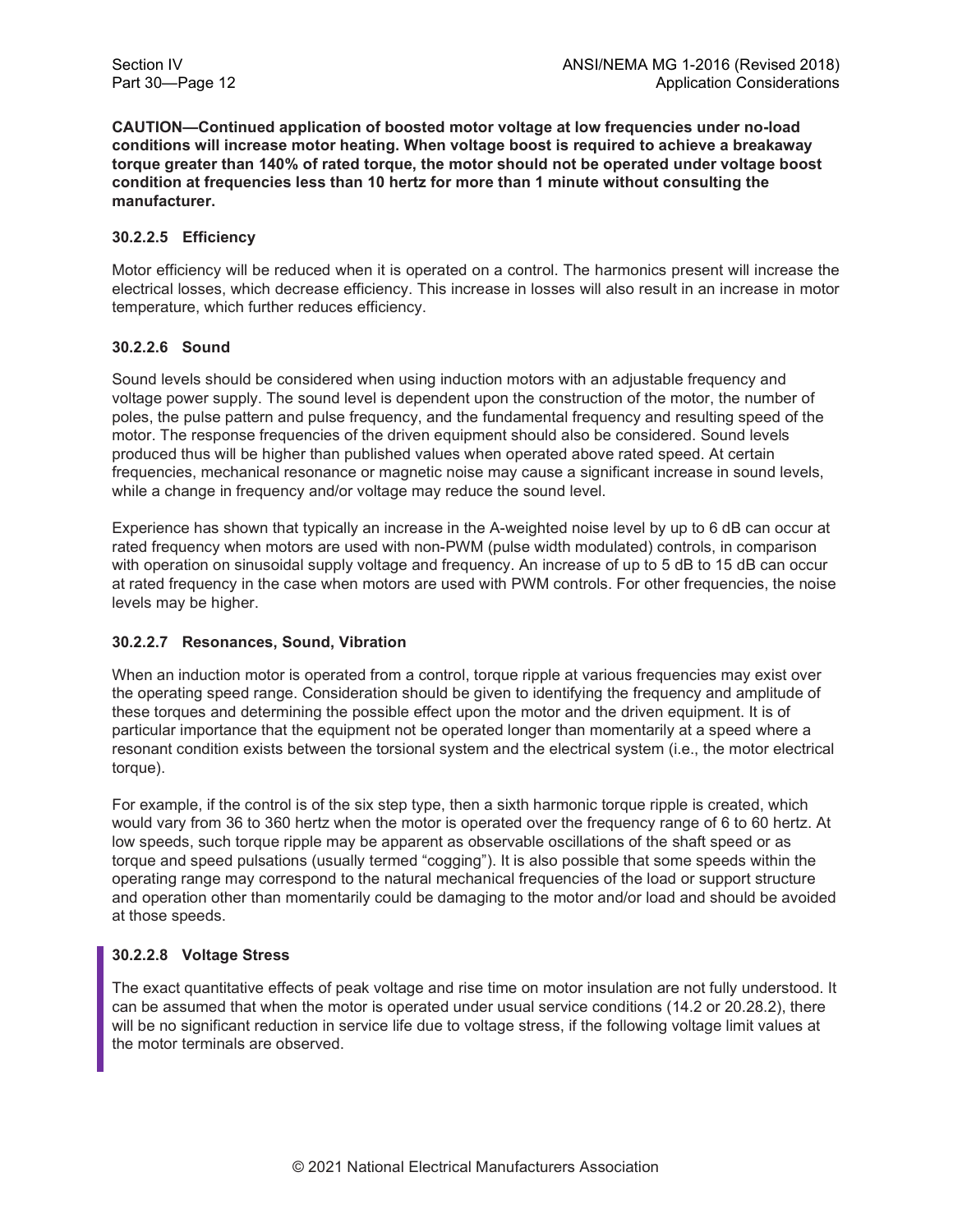Motors with base rating voltage Vrated ≤ 600 volts:

 $V_{\text{peak}} \leq 1 \text{ kV}$  rise time  $\geq 2 \text{ }\mu\text{s}$ 

See Figure 30-5 for a typical voltage response at the motor terminals for an illustration of  $V_{peak}$  and rise time.

Motors with base rating voltage V<sub>rated</sub> > 600 volts:  $V_{peak} \leq 2.04 * V_{rated}$ 

Rise time  $\geq 1$  µs

Where:

Vpeak is a single amplitude zero-to-peak line-to-line voltage.

## CAUTION—When the input voltage to the control exceeds the rated voltage, care must be taken in determining the maximum peak voltage  $(V_{peak})$  that will be applied to the motor by the control.

For suitability when values are outside these limits, contact the manufacturer for guidance. A definite purpose motor per Part 31 may be required. Filters, chokes, or other voltage conditioning devices applied with guidance from the control manufacturer may also be required.

## 30.2.2.9 Power and Coupling Capacitors

The use of power capacitors for power factor correction or surge suppression on the load side of an electronic control connected to an induction motor is not recommended. The proper application of such capacitors requires an analysis of the motor, electronic control, and load characteristics as a function of speed to avoid potential overexcitation of the motor, harmonic resonance, and capacitor overvoltage.

The use of coupling capacitors, typically less than 200 pF, for partial discharge (PD) detection on the load side of an inverter connected to an induction motor is generally acceptable. The proper application of such capacitors requires an analysis of the motor, electronic control, and load characteristics as a function of speed. Additional hardware may be required in the terminal box to take PD measurements.

## 30.2.2.10 Operation in Hazardous (Classified) Locations

WARNING—Motors operated from adjustable frequency or adjustable voltage power supplies or both should not be used in any Division 1 hazardous (classified) locations unless the motor is identified on the nameplate as acceptable for such operation when used in Division 1 hazardous (classified) locations.

For motors to be used in any Division 2 hazardous (classified) locations, the motor manufacturer should be consulted.

Failure to comply with this warning could result in an unsafe installation that could cause damage to property or serious injury or death to personnel, or both.